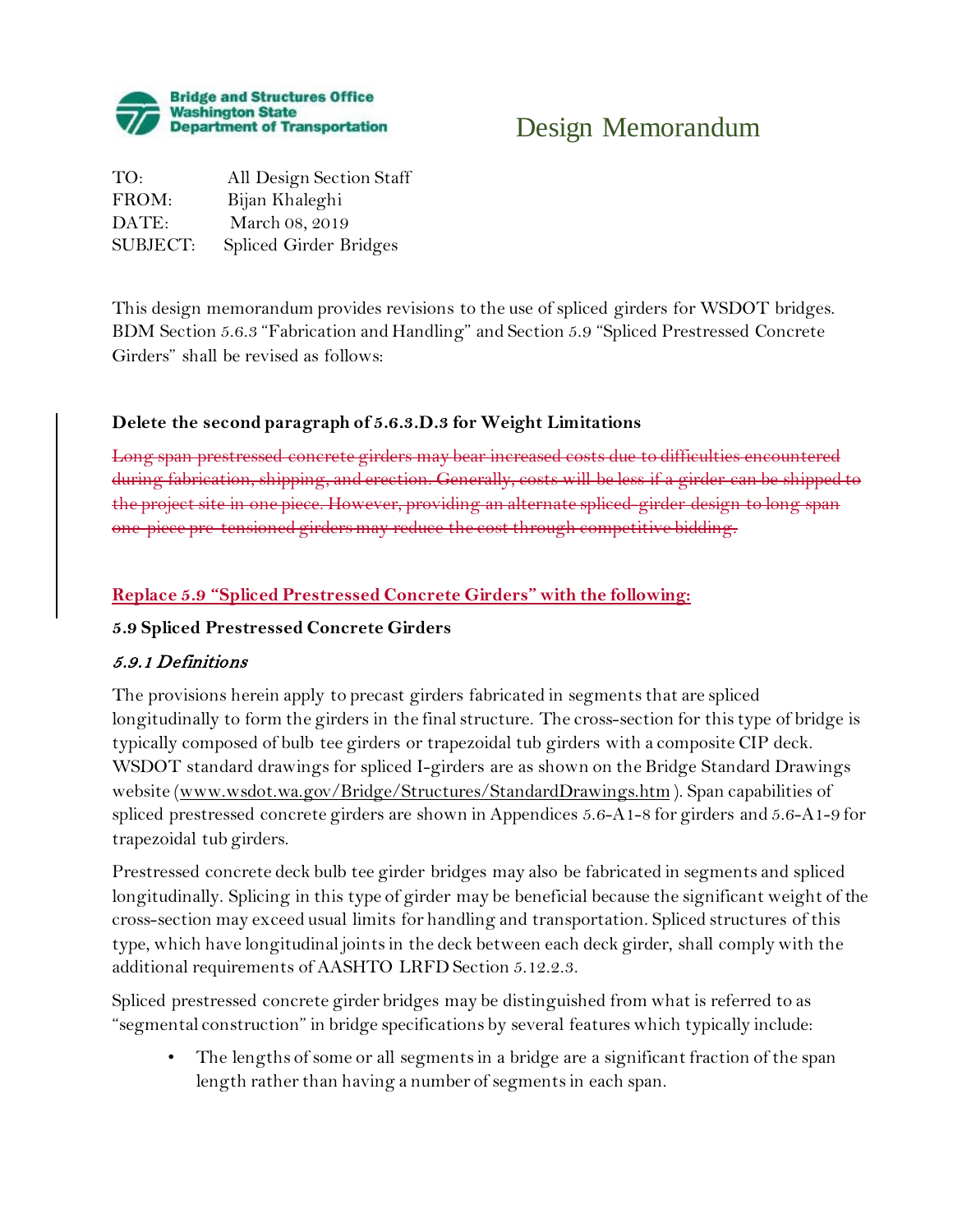- Design of joints between girder segments at the service limit state does not typically govern the design for the entire length of the bridge for either construction or for the completed structure.
- Wet-cast closure joints are usually used to join girder segments rather than match-cast joints.
- The bridge cross-section is composed of precast girders with a full-depth CIP concrete deck or SIP deck panels composite deck rather than precasting the full width and depth of the superstructure as one piece. In some cases, the deck may be integrally cast with each girder. Connecting the girders across the longitudinal joints completes a bridge of this type.
- Girder sections are used, such as wide flange I-girders, deck bulb tee or tub girders, rather than closed cell boxes with wide monolithic flanges.
- Provisional ducts are required for segmental construction to provide for possible adjustment of prestress force during construction. Similar requirements are not given for spliced prestressed concrete girder bridges because of the redundancy provided by a greater number of webs and tendons, and typically lower friction losses because of fewer joint locations.
- The method of construction and any required temporary support is of paramount importance in the design of spliced prestressed concrete girder bridges. Such considerations often govern final conditions in the selection of section dimensions and reinforcing and/or prestressing.
- CIP concrete closures of minimum 2'-0" wide are required for connecting spliced-girder segments while segmental bridge segments are match cast and connected with epoxy joints.

All supports required prior to the splicing of the girder shall be shown on the contract documents, including elevations and reactions. The stage of construction during which the temporary supports are removed shall also be shown on the contract documents.

Stresses computations shall account for changes in the structural system, in particular the effects of the application of load to one structural system and its removal from a different structural system. Redistribution of such stresses by creep shall be taken into account and allowance shall be made for possible variations in the creep rate and magnitude.

Prestress losses in spliced prestressed concrete girder bridges shall be estimated using the provisions of Section 5.1.4. The effects of combined pretensioning and post-tensioning and staged post-tensioning shall be considered. When required, the effects of creep and shrinkage in spliced prestressed concrete girder bridges shall be estimated using the provisions of Section 5.1.1.

# 5.9.2 WSDOT Criteria for Use of Spliced Girders

See Section 5.6.3.D.3 for criteria on providing an alternate spliced-girder design for long span onepiece pre-tensioned girders.

# 5.9.3 Girder Segment Design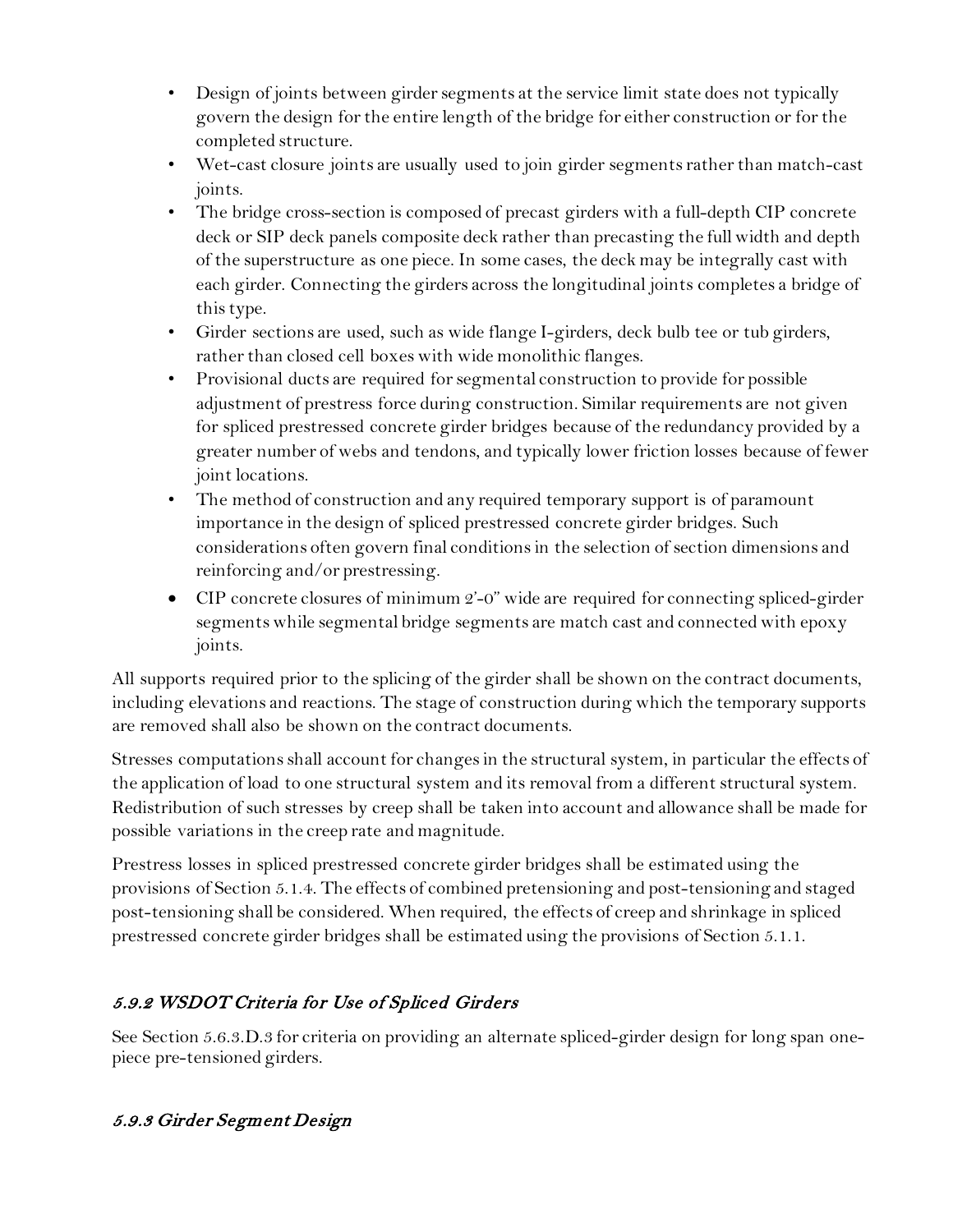## **A. Design Considerations**

Stress limits for temporary concrete stresses in girder segments specified in Section 5.2.1C shall apply at each stage of pretensioning or posttensioning. The concrete strength at release and initial lifting shall be  $f'_{ci}$  and at the time the post-tensioning is applied shall be  $f'_{c}$  in the stress limits.

Stress limits for final concrete stresses at the service load in girder segments as specified in Section 5.2.1C shall apply for intermediate load stages with the concrete strength at the time of loading shall be  $f'_c$  in the stress limits.

The designer shall consider requirements for bracing of the girder segments once they have been erected on the substructure. Any requirements for temporary or permanent bracing during subsequent stages of construction, along with the contractor's responsibilities for designing and placing them, shall be specified in the contract documents.

Effects of curved tendons shall be considered in accordance with Section 5.8.1.F.

## **B. Post-tensioning**

Longitudinal post-tensioning may be applied with the following considerations:

- 1. Post-tensioning precast segments at the final position before deck casting. This option is recommended by WSDOT for all spliced girder bridges. This option may require higher concrete compressive stress at CIP closure. This option is more suitable for future deck repairs and deck replacements since deck is not prestressed.
- 2. Post-tensioning before deck casting away from the bridge locations. Handling and shipping of spliced girders with segments post-tensioned away from the pier location may be challenging and risky. This option may be used in some cases where use of temporary support at the bridge site is not feasible.
- 3. Post-tensioning after deck casting. This option require lower concrete compressive stress at CIP closure. This option may be challenging for future deck repairs and deck replacements since deck is prestressed along with girders.
- 4. Two stage post-tensioning where girders are post-tensioned separately for dead load in the first stage, followed by post-tensioning the entire superstructure using continuity tendons in the second stage.

Designers shall investigate the required concrete compressive strength at the CIP closures. Achieving high strength concrete for CIP closures may be challenging in some locations.

Ducts for longitudinal post-tensioning shall be kept below the bridge deck.

All post-tensioning tendons shall be fully grouted after stressing. Prior to grouting of posttensioning ducts, cross-section properties shall be reduced by deducting the area of ducts and void areas around tendon couplers.

Where some or all post-tensioning is applied after the bridge deck concrete is placed, fewer posttensioning tendons and a lower concrete strength in the closure joint may be required. However, deck replacement, if necessary, is difficult to accommodate with this construction sequence. Where all of the post-tensioning is applied before the deck concrete is placed, a greater number of